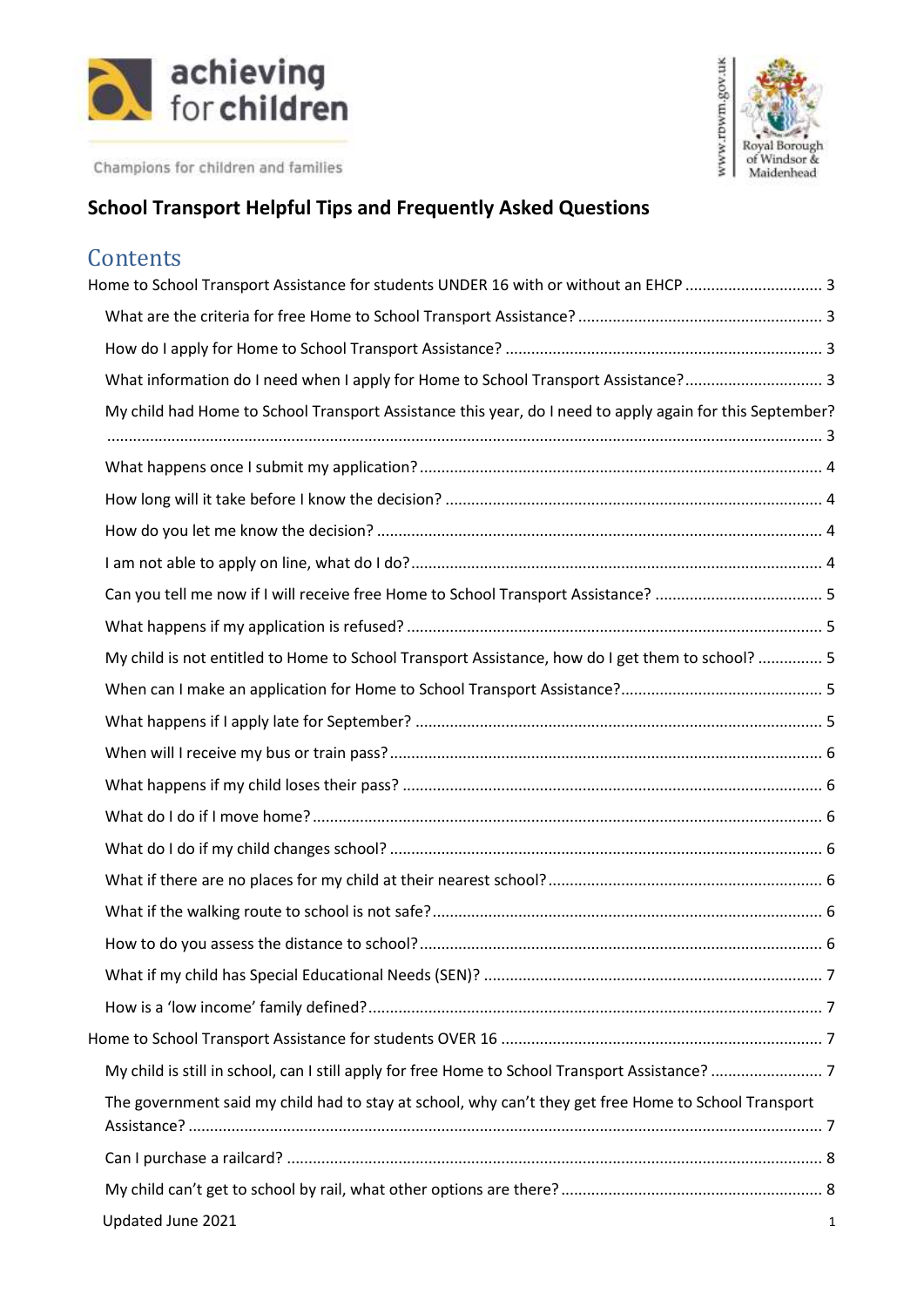



<span id="page-1-0"></span>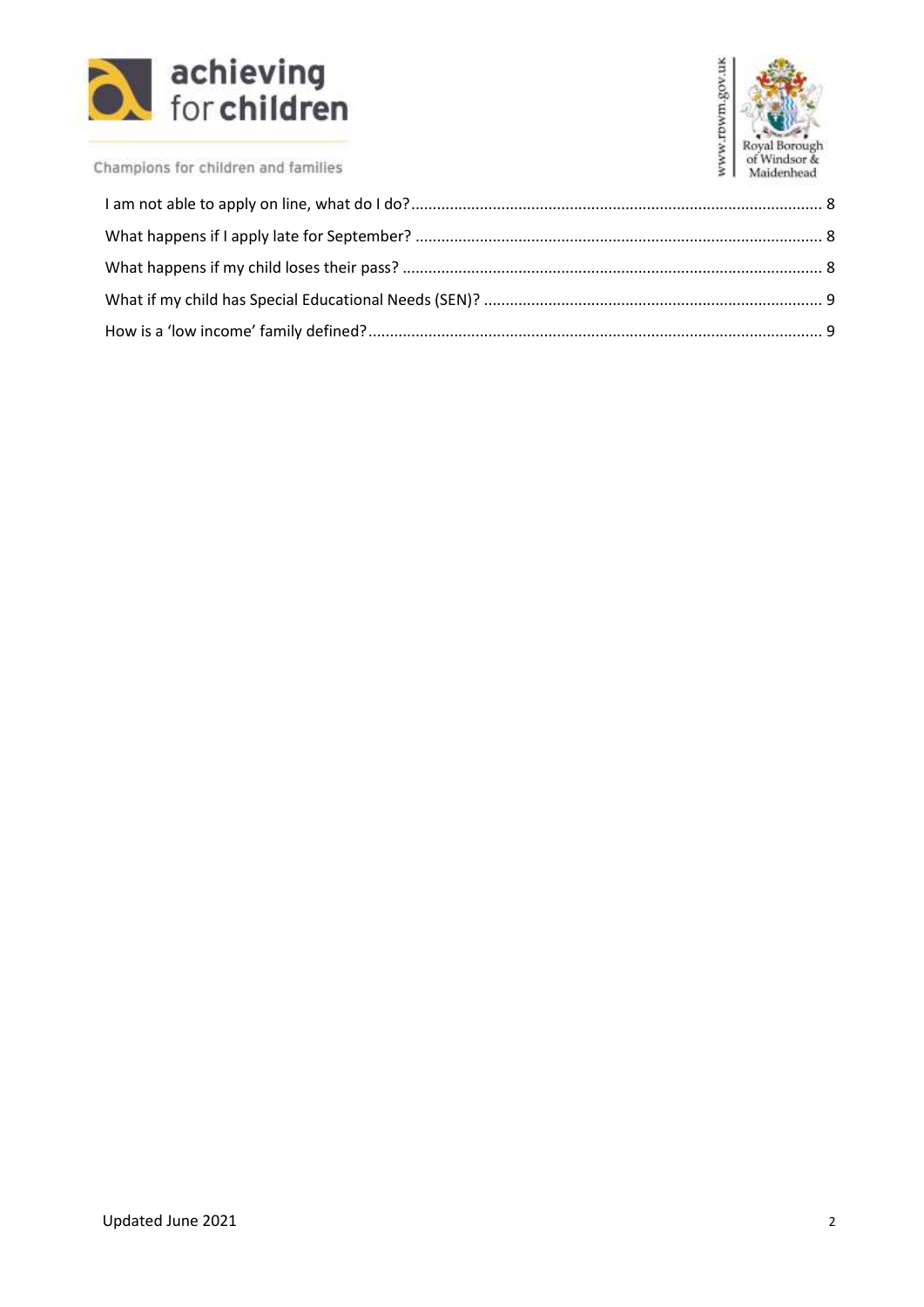



# Home to School Transport Assistance for students UNDER 16 with or without an EHCP

# <span id="page-2-0"></span>What are the criteria for free Home to School Transport Assistance?

The basic criteria are:

- The child should be attending their nearest appropriate school with spaces available,
- The child should live more than 2 miles away (if they are under 8 years of age) or 3 miles away (if they are aged 8 to 16) from their nearest appropriate school, measured by the shortest available safe walking route.

There are some differences if the child is from a 'low income' family, if they have Special Educational Needs (SEN) or if they are over 16 years of age.

# <span id="page-2-1"></span>How do I apply for Home to School Transport Assistance?

You should complete the relevant application form at **School Transport Applications Web Pages** 

#### <span id="page-2-2"></span>What information do I need when I apply for Home to School Transport Assistance?

You will know all the information you need to make an application, the only documents you may need are:

- Evidence of being a 'low income' family,
- Evidence of any medical conditions your child may have.

If you do not attach documents to your application we will not be able to take the circumstances into account when assessing your child's entitlement to transport assistance.

# <span id="page-2-3"></span>My child had Home to School Transport Assistance this year, do I need to apply again for this September?

Usually Home to School Transport Assistance is approved until your child changes school or reaches 16 years of age, unless they were granted Home to School Transport Assistance under the 'low income' family criteria or extenuating circumstances.

When you were told your child's application had been successful the notification usually tells you when the Home to School Transport Assistance was granted until.

If you move home or your child changes school you will need to make a new application.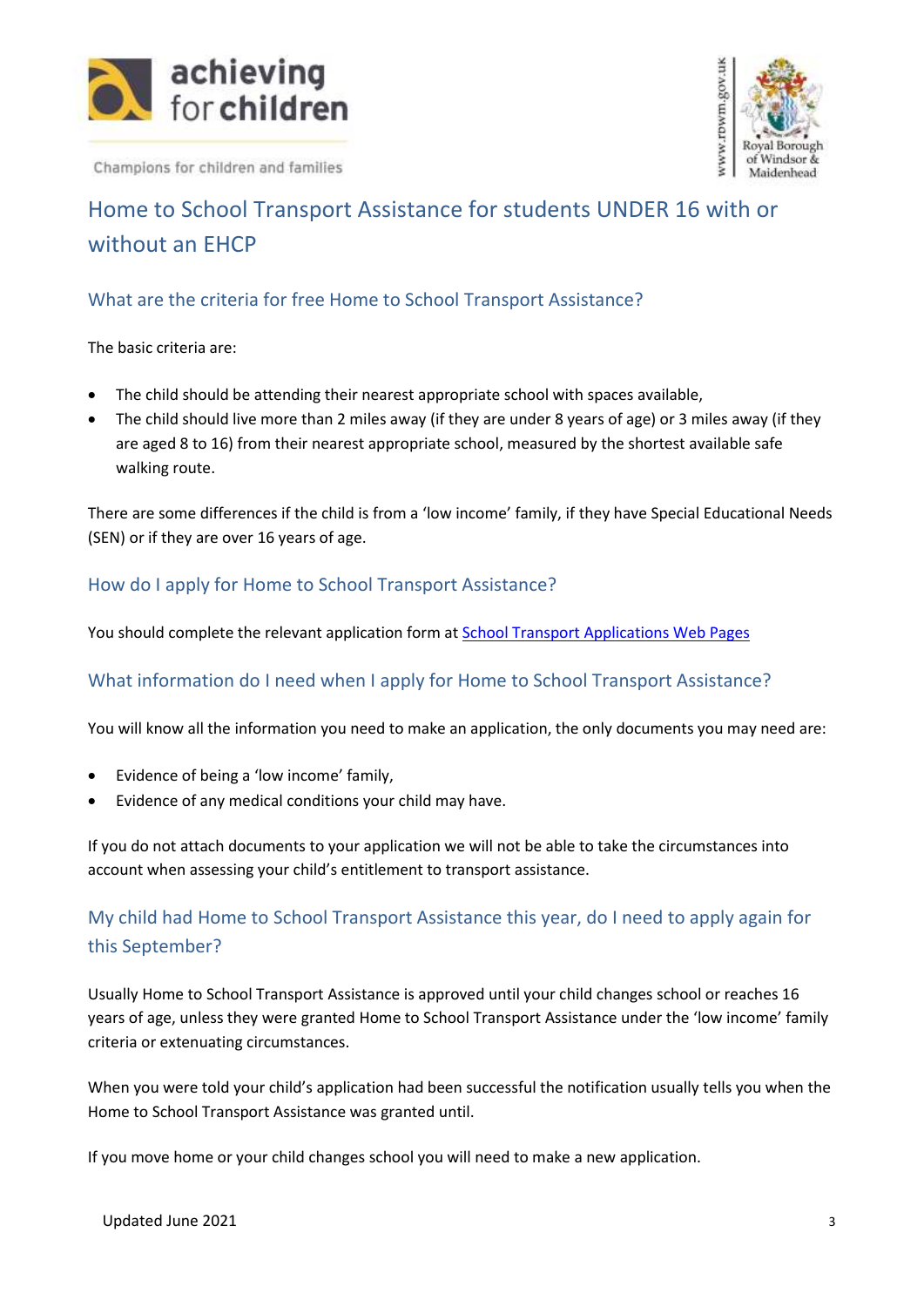



If your child was granted Home to School Transport Assistance under the 'low income' family criteria or extenuating circumstances you will need to make a new application each year.

### <span id="page-3-0"></span>What happens once I submit my application?

You will receive an automatic confirmation email message saying your form has been received and a reference number. You may need to check your spam or junk email in case your email provider has filtered the message off.

If you don't receive an email message your application has not been accepted. Please check your application and resubmit.

If you still don't receive a confirmation message please email [transport.applications@achievingforchildren.org.uk](mailto:transport.applications@achievingforchildren.org.uk)

# <span id="page-3-1"></span>How long will it take before I know the decision?

We aim to make a decision on applications for transport to start in September within 20-25 working days from when we receive the application.

At other times of the year, when we receive fewer applications, we aim to make decisions within 10-15 working days.

If we need any additional information from you we will contact you; if there is a delay in receiving the information from you this will delay our ability to make the final decision.

#### <span id="page-3-2"></span>How do you let me know the decision?

Decisions are sent by email to the address given on the application, as well as being added to the application case itself. You may need to check your spam or junk email in case your email provider has filtered the message off; alternatively you can log in to the application system (if you created an account and logged in before submitting your application) to see any progress or messages we have sent you, as well as the final decision.

The Customer Contact Centre can also look up cases and give you any updates that have been added to the case if you have the application reference number.

#### <span id="page-3-3"></span>I am not able to apply on line, what do I do?

The application forms can be access via a smartphone, alternatively, if you need further assistance please ask a Customer Service Assistant on 01628 683800 to fill in the form on your behalf.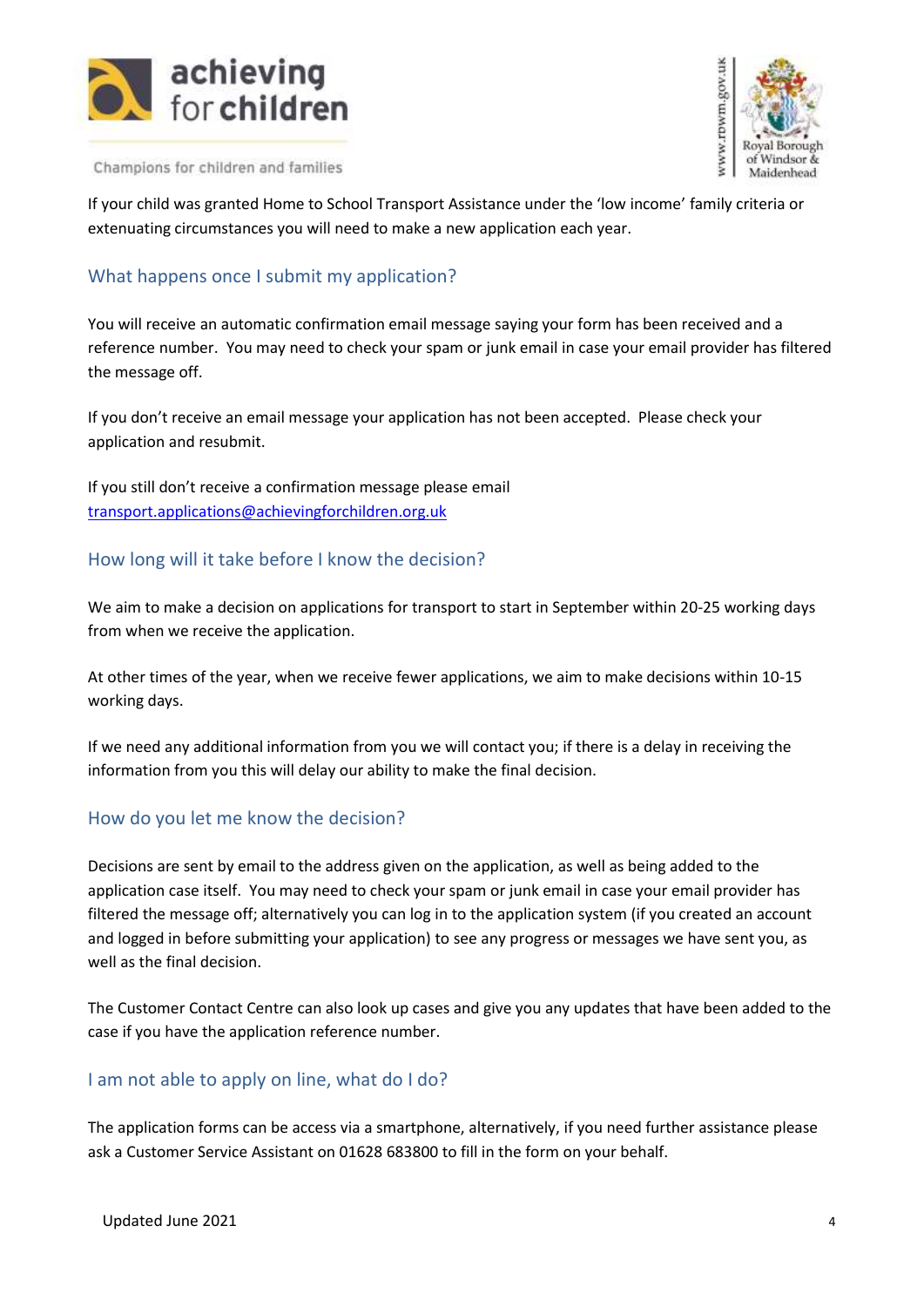



#### <span id="page-4-0"></span>Can you tell me now if I will receive free Home to School Transport Assistance?

As each application is assessed individually against the criteria in the Home to School Transport Policy, we are unable to give a decision over the phone or by email; you should submit an application and give as much information as you can to help us make a decision.

# <span id="page-4-1"></span>What happens if my application is refused?

There are 2 stages of appeal if your application is refused. Information about making an appeal is sent with the refusal letter, and can also be found on the website at [School Transport Appeals Web Pages](https://www.rbwm.gov.uk/home/schools-and-education/school-transport/school-transport-appeals)

# <span id="page-4-2"></span>My child is not entitled to Home to School Transport Assistance, how do I get them to school?

If your child is not entitled to free Home to School Transport Assistance you may be able to purchase a pass for them to use on one of our home to school transport services, if spare places are available. Alternatively, you may be able to purchase a pass for your child to use on a public bus route. Further information is usually given in the refusal letter.

To plan a journey by public transport please go to the [Traveline Web site](https://www.traveline.info/)

#### <span id="page-4-3"></span>When can I make an application for Home to School Transport Assistance?

You can make an application for Home to School Transport Assistance as soon as you know the school your child will be attending.

Applications for transport to start in September should be submitted by 1 August; we cannot guarantee applications made after this date will be assessed by the start of the new school year in September.

#### <span id="page-4-4"></span>What happens if I apply late for September?

We will assess your application and let you know the decision as soon as possible, but you will should make your own arrangements for your child's journey to and from school until you receive the decision.

We aim to make a decision on applications for transport to start in September within 20-25 working days from when we receive the application.

At other times of the year, when we receive fewer applications, we aim to make decisions within 10-15 working days.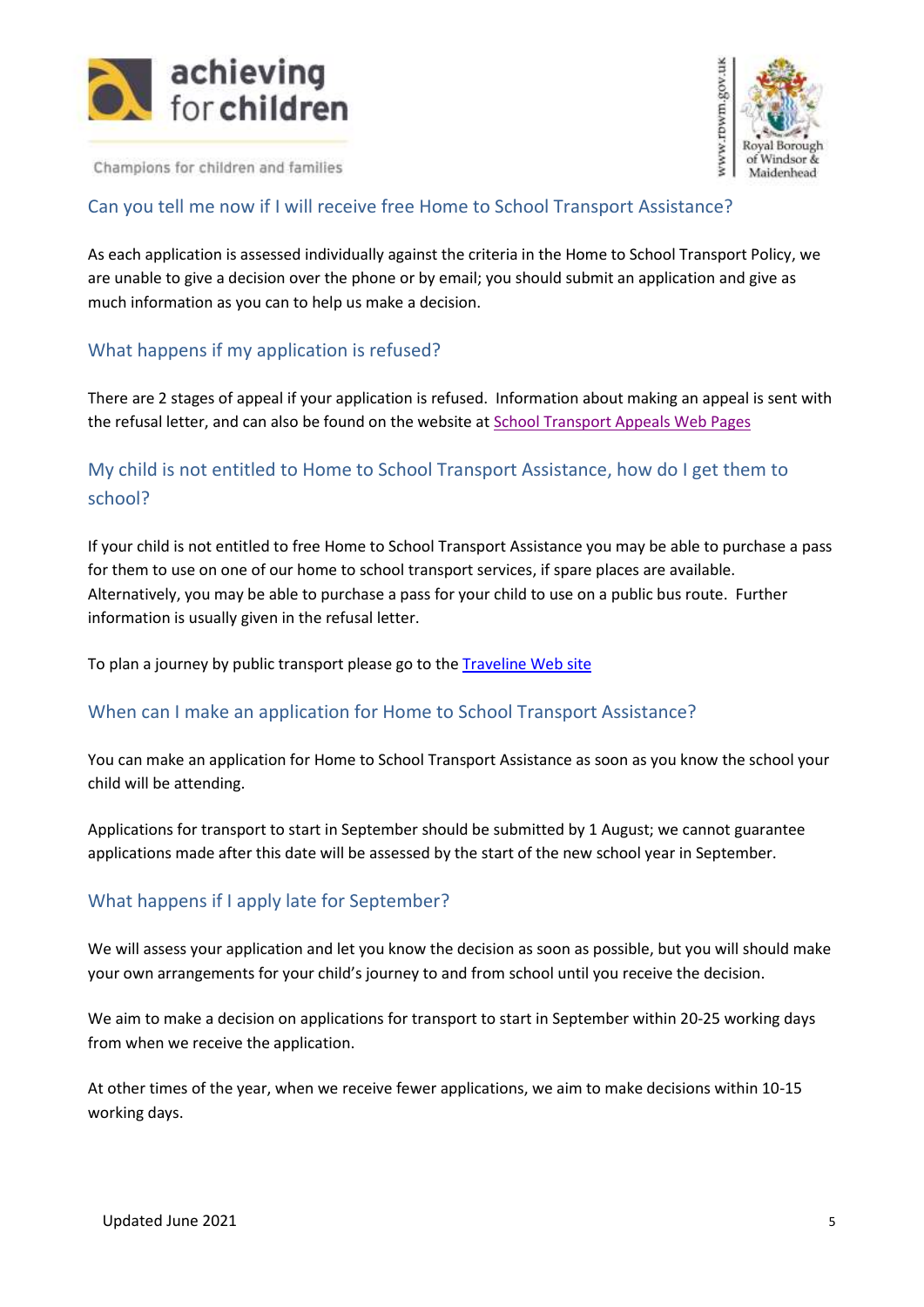



#### <span id="page-5-0"></span>When will I receive my bus or train pass?

We usually send out bus passes in mid August. Some passes are created and posted by our operators, and we send them orders regularly throughout the year.

#### <span id="page-5-1"></span>What happens if my child loses their pass?

You can apply for a replacement pass at [School Transport Applications Web Pages](https://www.rbwm.gov.uk/home/schools-and-education/school-transport) There is a charge for a replacement pass.

#### <span id="page-5-2"></span>What do I do if I move home?

If you move home your child may not be eligible to continue receiving free Home to School Transport Assistance; you will need to make a new application so we can reassess their eligibility.

Whilst you are waiting to hear the decision you will need to make your own arrangements for your child's journey to and from school.

#### <span id="page-5-3"></span>What do I do if my child changes school?

If your child changes school during the school year they may not be eligible to receive free Home to School Transport Assistance; you will need to make a new application so we can reassess their eligibility.

Whilst you are waiting to hear the decision you will need to make your own arrangements for your child's journey to and from school.

#### <span id="page-5-4"></span>What if there are no places for my child at their nearest school?

If a school does not have a space available for your child then it is disregarded when we assess their application for free Home to School Transport Assistance and the next nearest school becomes the nearest appropriate school for purposes of assessing their application.

#### <span id="page-5-5"></span>What if the walking route to school is not safe?

Walking routes are assessed in accordance with the Road Safety GB guidance, if a route is assessed as not being safe it is not used in the assessment of an application.

#### <span id="page-5-6"></span>How to do you assess the distance to school?

The distance between the home address and school is measured using the shortest available safe walking route from the closest pedestrian entrance.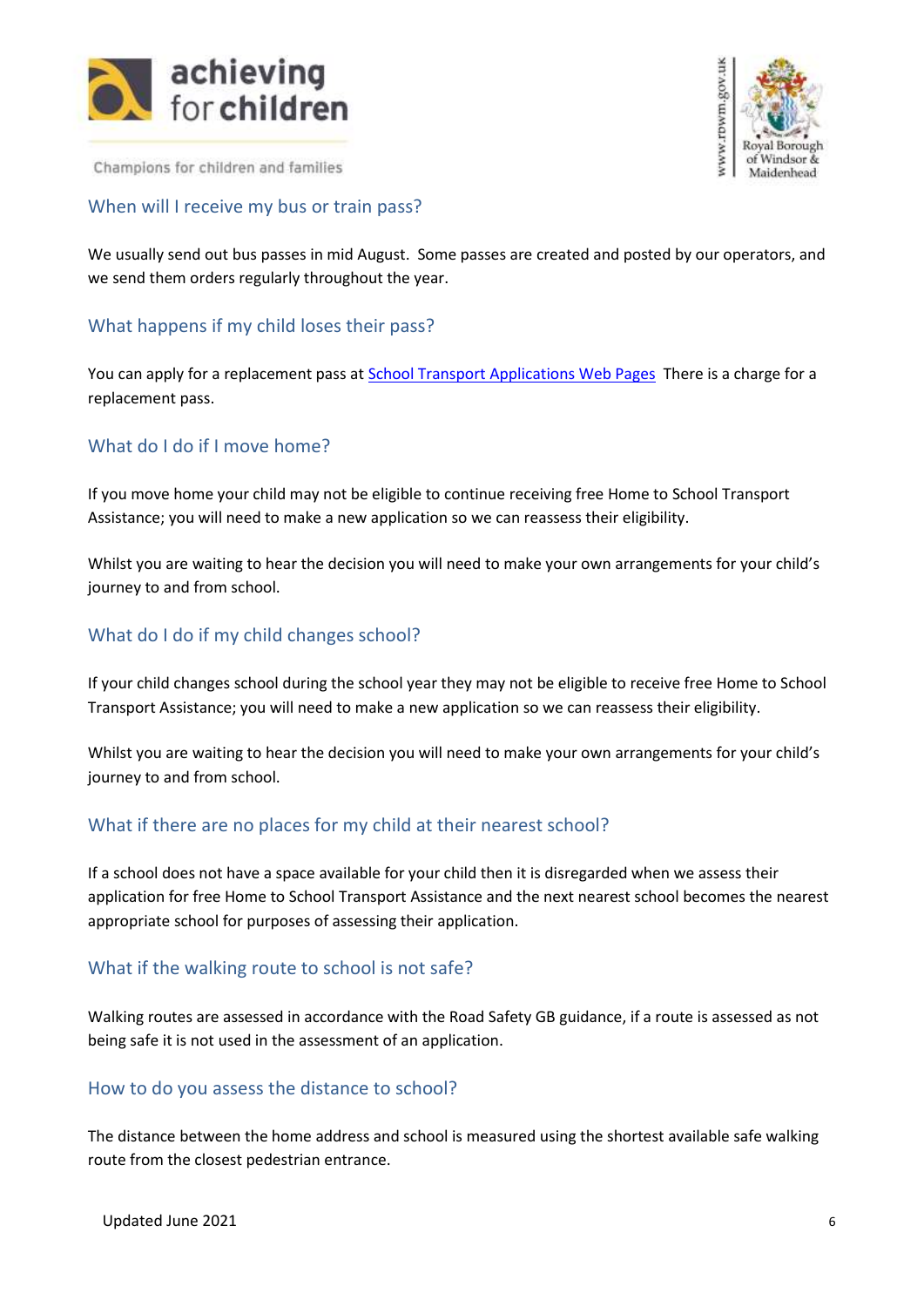



The distance between the home address and school is measured using the shortest available safe walking route from the closest pedestrian entrance to both the home and school. The measurement is made using our electronic mapping system, and may be checked by other methods, including physical measurement on the ground.

As the route is measured along walking routes, it is not always the same distance as if you were driving from home to school.

# <span id="page-6-0"></span>What if my child has Special Educational Needs (SEN)?

If your child has an EHCP (Education and Health Care Plan, which has replaced Statements) you will be asked to provide further information as part of the application. When we assess applications for Home to School Transport Assistance for students with SEN we will check with the CYPDS (Children and Young Peoples Disability Service) to make sure we assess their application in line with their individual needs and abilities.

# <span id="page-6-1"></span>How is a 'low income' family defined?

For the purposes of Home to School Transport Assistance, the law defines a 'low income' family as one that either:

- Receives the maximum level of Working Tax Credits
- Where the child is eligible to receive Free School Meals

# <span id="page-6-2"></span>Home to School Transport Assistance for students OVER 16

#### <span id="page-6-3"></span>My child is still in school, can I still apply for free Home to School Transport Assistance?

No. Free school transport is only available for children up to the age of 16.

The Royal Borough offers concessionary bus passes on certain school routes. Further information can be found on our 'Pay for transport' pages at: [School Transport Applications Web Pages](https://www.rbwm.gov.uk/home/schools-and-education/school-transport)

# <span id="page-6-4"></span>The government said my child had to stay at school, why can't they get free Home to School Transport Assistance?

The Education and Skills Act 2008 says that a young person should remain in education or training until they reach 18 years of age, however, it did not increase the legal age a young person can leave school. This means that there is no legal right to free Home to School Transport Assistance once a young person is over 16 years of age.

Updated June 2021 7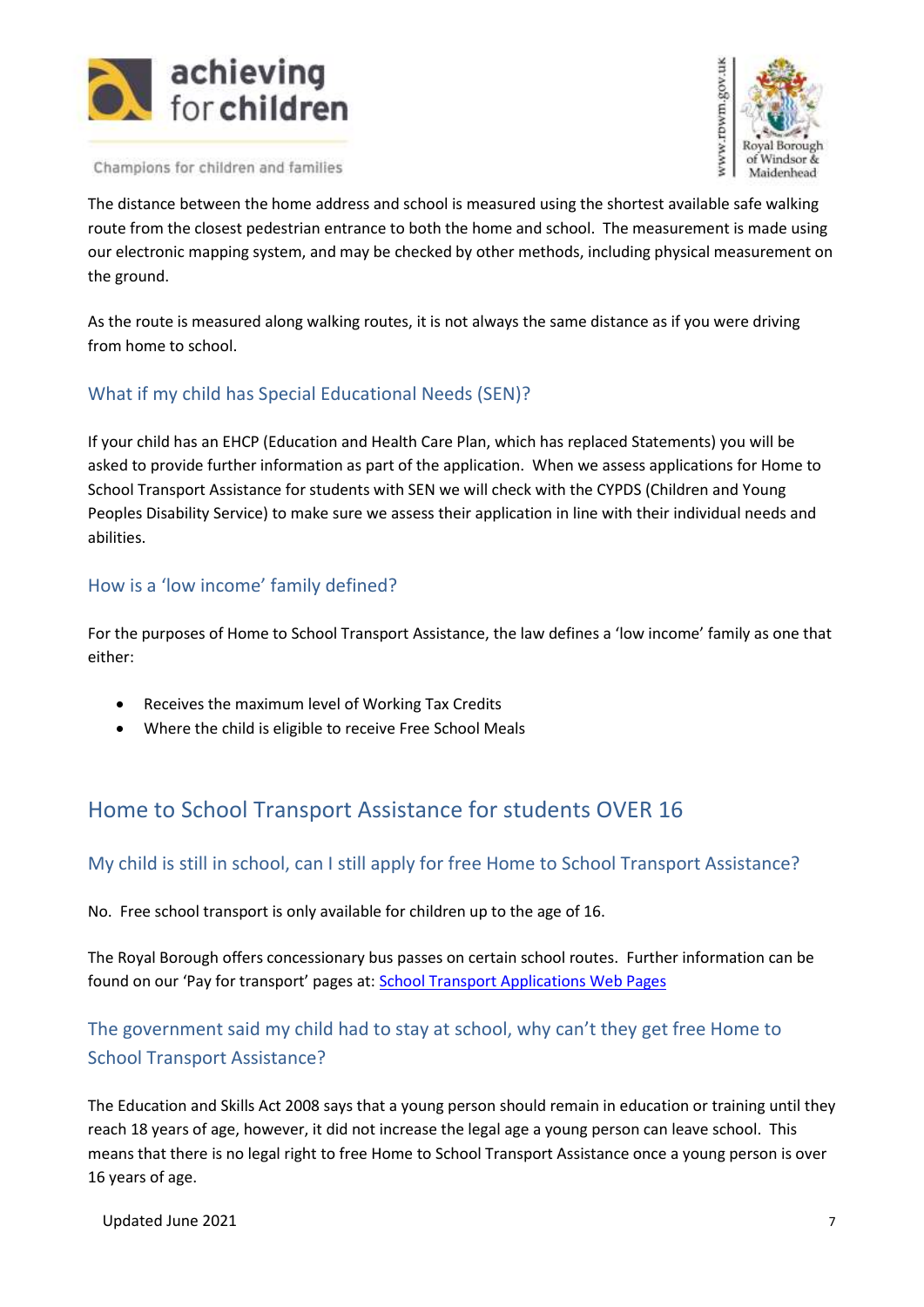



#### <span id="page-7-0"></span>Can I purchase a railcard?

Yes. National Rail have a 16-17 Saver Scheme and the 16-25 Railcard. Both schemes are administered by National Rail.

Students aged 16-17 can apply for the **16-17 Saver Scheme** which enables a student to purchase a child fare, (Season, Anytime, Off-Peak and Advance) on any rail network (excluding ScotRail or Caledonian Sleeper services), which is valid for one year or until the student's 18th birthday (whichever is sooner).

Students aged 16-25, or a full time student aged 26 or over can apply for a **16-25 Railcard**, which offers 30% off most standard class rail fares.

Further information regarding National Rail schemes for students of all ages can be found at: [16-17](https://www.16-17saver.co.uk/are-you-eligible/)  [Saver Eligibility](https://www.16-17saver.co.uk/are-you-eligible/)

#### <span id="page-7-1"></span>My child can't get to school by rail, what other options are there?

If your child is not able to travel to their school/college by rail you may be able to purchase a pass for them to use on one of our home to school transport services, if spare places are available. Further information can be found on our 'Pay for transport' pages at School [Transport Applications Web Pages](https://www.rbwm.gov.uk/home/schools-and-education/school-transport)

Alternatively, you may be able to purchase a pass for your child to use on a public bus route. To plan a journey by public transport please go to the [Traveline Web site](https://www.traveline.info/)

#### <span id="page-7-2"></span>I am not able to apply on line, what do I do?

The application forms can be access via a smartphone, alternatively, if you need further assistance please ask a Customer Service Assistant on 01628 683800 to fill in the form on your behalf.

#### <span id="page-7-3"></span>What happens if I apply late for September?

We know there is very little time between places at school/college being confirmed and the start of the new school year, so we encourage applications as soon as you know where your child will be studying.

# <span id="page-7-4"></span>What happens if my child loses their pass?

If your child has a 16-17 Saver card you will need to contact National Rail for a replacement. Details of how to get a replacement can be found on their website at [16-17 Saver Refunds and Replacements](http://www.16-17saver.co.uk/help/faqs/refunds-replacements/)

If your child has a pass to use on one of our home to school transport services you can apply for a replacement pass at [School Transport Applications Web Pages](https://www.rbwm.gov.uk/home/schools-and-education/school-transport) There is a charge for a replacement pass.